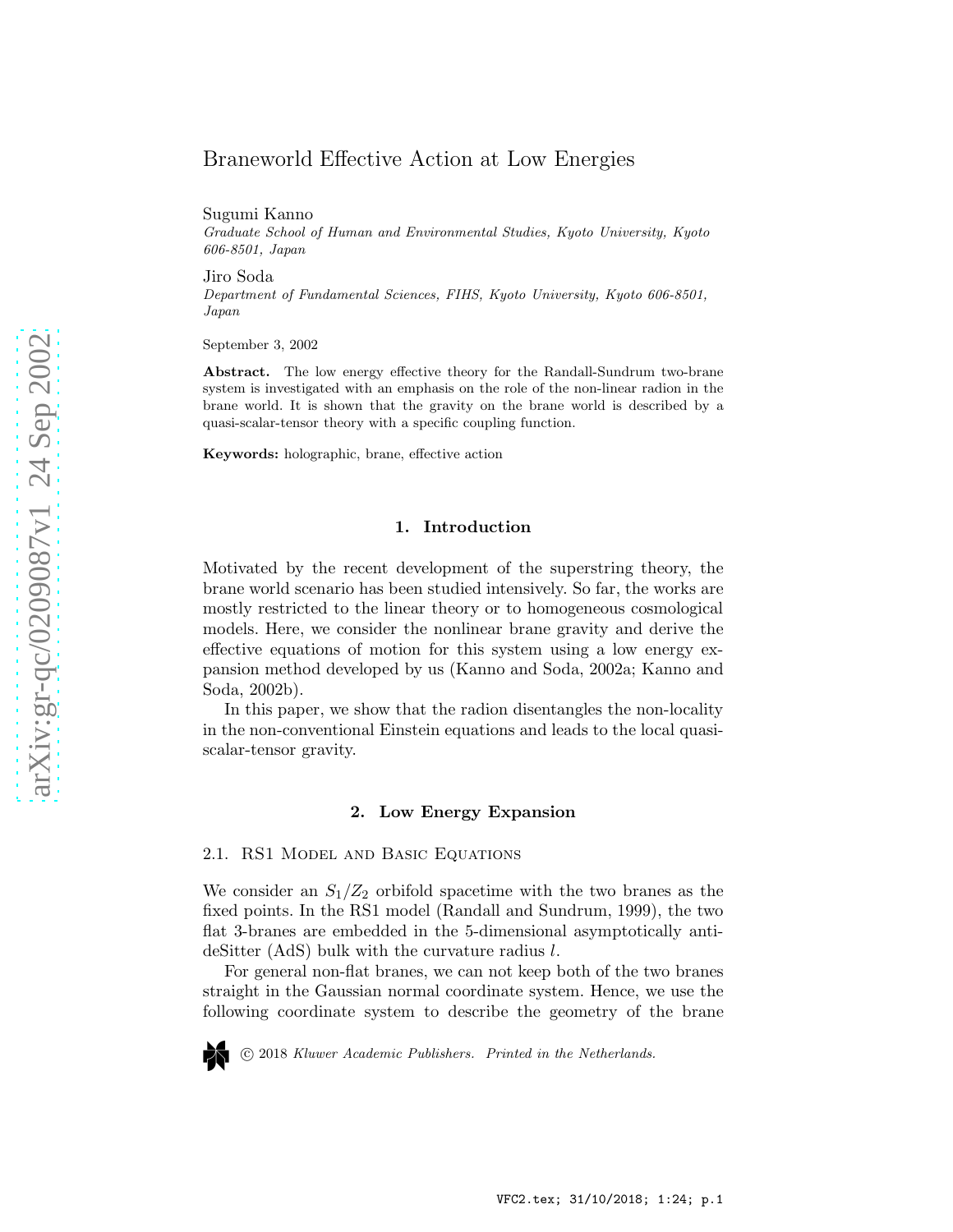model;  $ds^2 = e^{2\phi(x^{\mu})}dy^2 + g_{\mu\nu}(y, x^{\mu})dx^{\mu}dx^{\nu}$ . We place the branes at  $y = 0$  (A-brane) and  $y = l$  (B-brane) in this coordinate system. The proper distance between the two branes with fixed  $x$  coordinates can be written as  $d(x) = e^{\phi(x)}l$ . Hence, we call  $\phi$  the radion. We introduce the tensor  $K_{\mu\nu} = -g_{\mu\nu,y}/2$  for convenience. Decompose the extrinsic curvature into the traceless part and the trace part  $e^{-\phi}K_{\mu\nu}$  =  $\Sigma_{\mu\nu}$  + 1/4  $g_{\mu\nu}Q$ ,  $Q = -e^{-\phi}\frac{\partial}{\partial y}\log\sqrt{-g}$ . Then, off the brane, we obtain the basic equations;

$$
e^{-\phi} \Sigma^{\mu}_{\nu,y} - Q \Sigma^{\mu}_{\nu} = -\left[ \begin{matrix} (4) \\ R^{\mu}_{\ \nu} - \nabla^{\mu} \nabla_{\nu} \phi - \nabla^{\mu} \phi \nabla_{\nu} \phi \end{matrix} \right]_{\text{traceless}}, \quad (1)
$$

$$
\frac{3}{4}Q^2 - \Sigma^{\alpha}_{\ \beta} \Sigma^{\beta}_{\ \alpha} = \begin{bmatrix} 4 \\ R \end{bmatrix} + \frac{12}{l^2} \,, \tag{2}
$$

$$
e^{-\phi}Q_{,y} - \frac{1}{4}Q^2 - \Sigma^{\alpha\beta}\Sigma_{\alpha\beta} = \nabla^{\alpha}\nabla_{\alpha}\phi + \nabla^{\alpha}\phi\nabla_{\alpha}\phi - \frac{4}{l^2},\tag{3}
$$

$$
\nabla_{\lambda} \Sigma_{\mu}^{\ \lambda} - \frac{3}{4} \nabla_{\mu} Q = 0 , \qquad (4)
$$

where the subscript "traceless" represents the traceless part of the quantity in the square brackets and  $R^{\mu}_{\ \nu}{}^{(4)}$  is the curvature on the brane and  $\nabla_{\mu}$  denotes the covariant derivative with respect to the metric  $g_{\mu\nu}$ . And the junction conditions are

$$
\left[\Sigma^{\mu}_{\nu} - \frac{3}{4} \delta^{\mu}_{\nu} Q\right]\bigg|_{y=0} = \frac{\kappa^2}{2} (-\sigma_A \delta^{\mu}_{\nu} + T^{A\mu}_{\nu}), \qquad (5)
$$

$$
\left[\Sigma^{\mu}_{\nu} - \frac{3}{4}\delta^{\mu}_{\nu}Q\right]\bigg|_{y=l} = -\frac{\kappa^2}{2}(-\sigma_B\delta^{\mu}_{\nu} + \tilde{T}^{B\mu}_{\nu}).\tag{6}
$$

#### 2.2. Low Energy Expansion Scheme

In this paper, we will consider the low energy regime in the sense that the energy density of the matter,  $\rho_i$  (i=A,B), on a brane is much smaller than the brane tension, i.e.,  $\rho_i/|\sigma_i| \ll 1$ . In this regime, a simple dimensional analysis,  $\rho_i/|\sigma_i| \sim \frac{l}{\kappa^2 |\sigma_i|} \frac{\kappa^2 \rho_i}{l} \sim (l/L)^2 \ll 1$  implies that the curvature on the brane can be neglected compared with the extrinsic curvature at low energies.

Our iteration scheme is to write the metric  $g_{\mu\nu}$  as a sum of local tensors built out of the induced metric on the brane, with the number of derivatives increasing with the order of iteration, that is,  $O((l/L)^{2n})$ ,  $n = 0, 1, 2, \dots$ . Hence, we seek the metric as a perturbative series

$$
g_{\mu\nu}(y, x^{\mu}) = a^2(y, x) \left[ h_{\mu\nu}(x^{\mu}) + g_{\mu\nu}^{(1)}(y, x^{\mu}) + g_{\mu\nu}^{(2)}(y, x^{\mu}) + \cdots \right] (7)
$$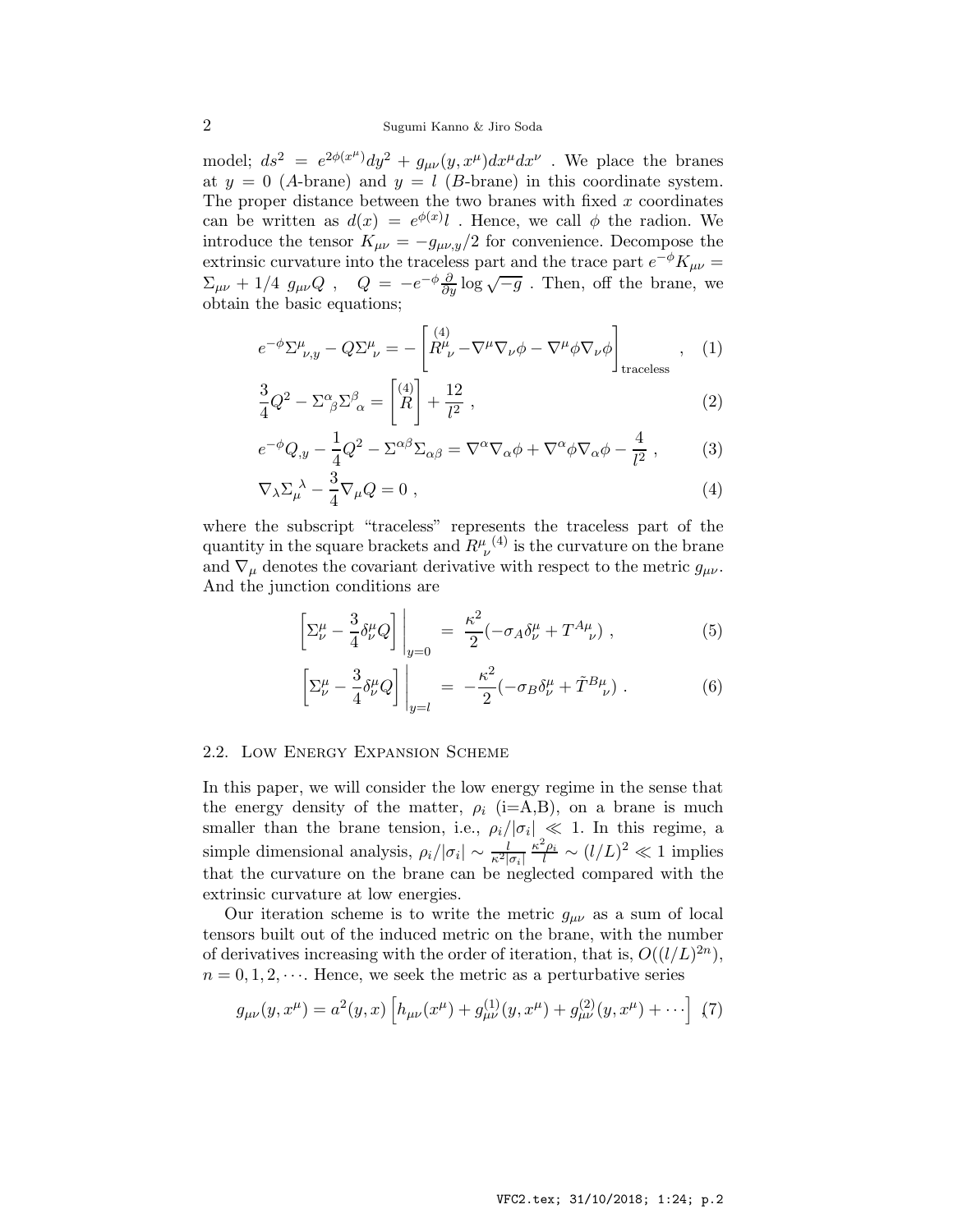$$
g_{\mu\nu}^{(n)}(y=0, x^{\mu}) = 0 , \quad n = 1, 2, 3, ... \tag{8}
$$

where the factor  $a^2(y, x)$  is extracted because of the reason explained later and we put the Dirichlet boundary condition  $g_{\mu\nu}(y = 0, x) =$  $h_{\mu\nu}(x)$  at the A-brane.

# 3. Background Geometry

As we can ignore the matter at the lowest order, we obtain the vacuum brane. Namely, we have an almost flat brane compared with the curvature scale of the bulk space-time. The term  $\Sigma^{(0)\mu}_{\nu}$  is not allowed to exist because of the junction conditions (5) and (6). Then, it is easy to solve the remaining equations. The result is  $\Sigma^{(0)\mu}{}_{\nu} = 0, Q^{(0)} = 4/l$ . Using the definition  $K_{\mu\nu}^{(0)} = -\frac{1}{2}$  $\frac{\partial}{\partial y}g^{(0)}_{\mu\nu} = \frac{1}{l}e^{\phi}g^{(0)}_{\mu\nu}$  , we get the 0-th order metric as

$$
ds^{2} = e^{2\phi(x)}dy^{2} + a^{2}(y,x)h_{\mu\nu}(x^{\mu})dx^{\mu}dx^{\nu}, \quad a(y,x) = \exp\left[-e^{\phi(x)y/l}\right],
$$
\n(9)

where the tensor  $h_{\mu\nu}$  is the induced metric on the A-brane.

Given the 0-th order solution, junction conditions (5) and (6) lead to the well known relations  $\kappa^2 \sigma_A = 6/l$ ,  $\kappa^2 \sigma_B = -6/l$ . Note that  $\phi(x)$ and  $h_{\mu\nu}(x)$  are arbitrary functions of x at the 0-th order.

# 4. Holographic Gravity

### 4.1. BULK GEOMETRY

The next order solution is obtained by taking into account the terms neglected at the 0-th order. It is at this order that the effect of matter comes in. We obtain the trace part of the extrinsic curvature as

$$
Q^{(1)} = \frac{l}{a^2} \left[ \frac{1}{6} R(h) + \frac{ye^{\phi}}{l} \left( \phi^{\mid \alpha}_{\mid \alpha} + \phi^{\mid \alpha} \phi^{\mid \alpha} \right) - \frac{y^2 e^{2\phi}}{l^2} \phi^{\mid \alpha} \phi^{\mid \alpha} \right], \qquad (10)
$$

where the superscript  $(1)$  represents the order of the gradient expansion. It is convenient to introduce the Ricci tensor of  $h_{\mu\nu}$ , denoted by  $R^{\mu}_{\nu}(h)$ . Hereafter, we omit the argument of the curvature for simplicity. The traceless part of the extrinsic curvature is

$$
\Sigma^{(1)\mu}_{\nu} = \frac{l}{a^2} \left[ \frac{1}{2} \left( R^{\mu}_{\ \nu} - \frac{1}{4} \delta^{\mu}_{\nu} R \right) + \frac{y e^{\phi}}{l} \left( \phi^{\mid \mu \mid}_{\mid \nu} - \frac{1}{4} \delta^{\mu}_{\nu} \phi^{\mid \alpha}_{\mid \alpha} \right) + \left( \frac{y^2 e^{2\phi}}{l^2} + \frac{y e^{\phi}}{l} \right) \left( \phi^{\mid \mu} \phi^{\mid \mu} - \frac{1}{4} \delta^{\mu}_{\nu} \phi^{\mid \alpha} \phi^{\mid \alpha} \right) \right] + \frac{\chi^{\mu}_{\ \nu}(x)}{a^4}, \quad (11)
$$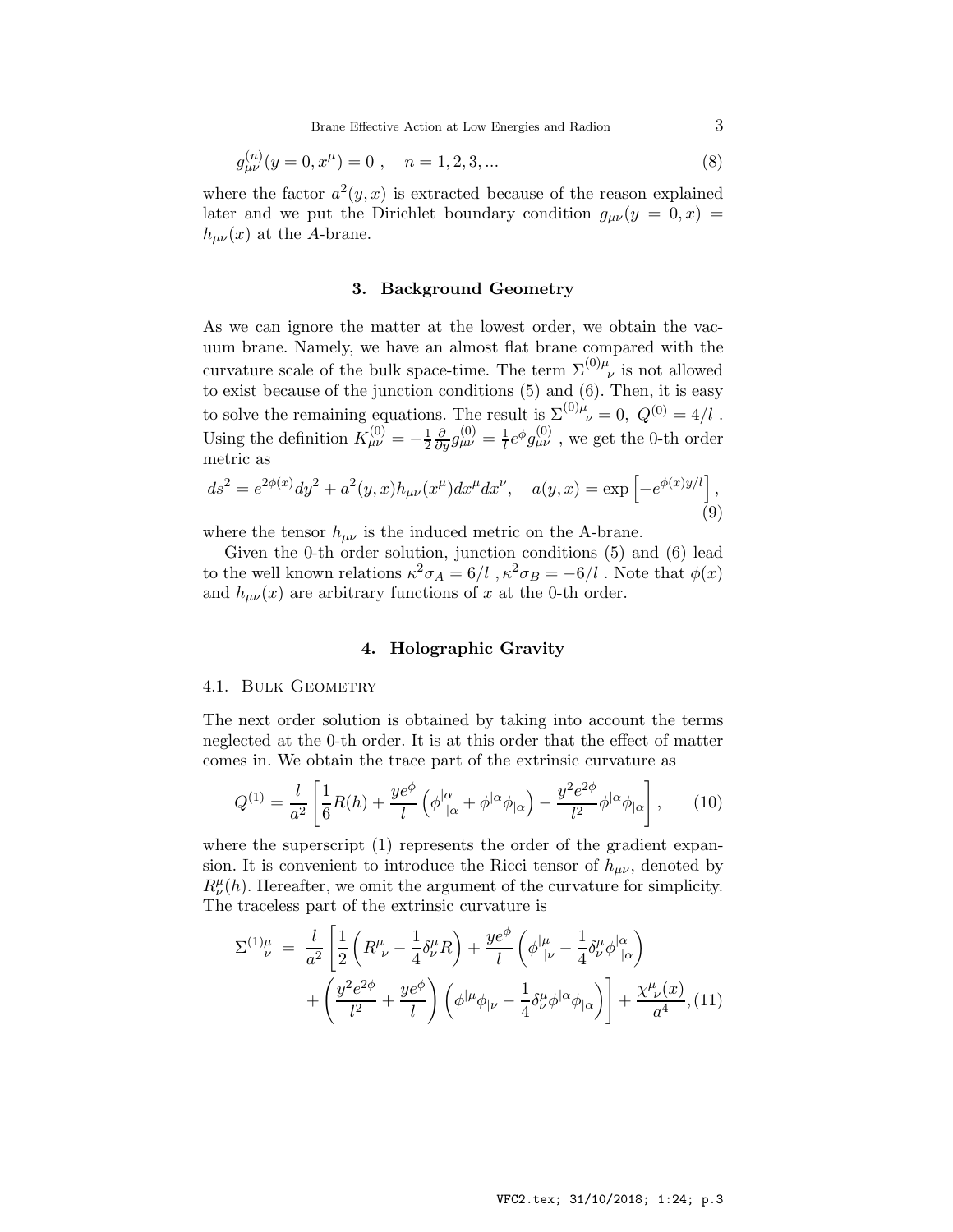where  $\chi^{\mu}_{\nu}$  is an integration constant with the property  $\chi^{\mu}_{\mu} = 0$ . And  $\chi^{\mu}_{\nu}$  must be transverse  $\chi^{\mu}_{\nu|\mu} = 0$  in order to satisfy Eq. (4). From these results, we can obtain the bulk metric:

$$
g_{\mu\nu}^{(1)} = -\frac{l^2}{2} \left( \frac{1}{a^2} - 1 \right) (R_{\mu\nu} - \frac{1}{6} h_{\mu\nu} R) + \frac{l^2}{2} \left( \frac{1}{a^2} - 1 - \frac{2ye^{\phi}}{l} \frac{1}{a^2} \right) \times
$$

$$
\left( \phi_{|\mu\nu} + \frac{1}{2} h_{\mu\nu} \phi^{|\alpha} \phi_{|\alpha} \right) - \frac{y^2 e^{2\phi}}{a^2} \left( \phi_{|\mu} \phi_{|\nu} - \frac{1}{2} h_{\mu\nu} \phi^{|\alpha} \phi_{|\alpha} \right)
$$

$$
-\frac{l}{2} \left( \frac{1}{a^4} - 1 \right) \chi_{\mu\nu} , \qquad (12)
$$

The term of  $\chi_{\mu\nu}$  is essentially the Weyl tensor at this order. Note that we have obtained the bulk metric in terms of  $\phi(x)$ ,  $h_{\mu\nu}(x)$  and  $\chi_{\mu\nu}(x)$ .

#### 4.2. Quasi-Scalar-Tensor Gravity

We shall deduce the equations for  $\phi(x)$ ,  $h_{\mu\nu}(x)$  and  $\chi_{\mu\nu}(x)$  from junction conditions. The junction condition at the A-brane is written as

$$
\frac{l}{2}G^{\mu}_{\ \nu}(h) + \chi^{\mu}_{\ \nu} = \frac{\kappa^2}{2}T^{A\mu}_{\ \nu} \ . \tag{13}
$$

This equation is nothing but the Einstein equations with the generalized dark radiation  $\chi_{\mu\nu}$ . It should be noted that  $\chi_{\mu\nu}$  is undetermined at this level, exhibiting the non-local nature of Eq. (13).

The junction condition at the B-brane is given by

$$
\frac{l}{2}G^{\mu}_{\ \nu}(f) + \frac{\chi^{\mu}_{\ \nu}}{\Omega^4} = -\frac{\kappa^2}{2}T^{B\mu}_{\ \nu} \ . \tag{14}
$$

where  $f_{\mu\nu}$  is the induced metric on the B-brane and  $\Omega(x) = a(y =$  $l, x$  = exp $[-e^{\phi}]$ . Here, the index of  $T^{B\mu}{}_{\nu}$  is the energy momentum tensor with the index raised by the induced metric on the B-brane. It should be noted that  $h_{\mu\nu}$  and  $f_{\mu\nu}$  are not independent, but it is related as  $f_{\mu\nu} = \Omega^2 h_{\mu\nu}$  at this order. Although Eqs. (13) and (14) are non-local individually, with undetermined  $\chi_{\mu\nu}$ , one can combine both equations to reduce them to local equations for each brane. This happens to be possible since  $\chi_{\mu\nu}$  appears only algebraically; one can easily eliminate  $\chi_{\mu\nu}$  from Eqs. (13) and (14). Defining a new field  $\Psi = 1 - \Omega^2$ , we find

$$
G^{\mu}_{\ \nu}(h) = \frac{\kappa^2}{l\Psi} T^{A\mu}_{\ \nu} + \frac{\kappa^2 (1 - \Psi)^2}{l\Psi} T^{B\mu}_{\ \nu} + \frac{1}{\Psi} \left( \Psi^{|\mu}_{|\nu} - \delta^{\mu}_{\nu} \Psi^{|\alpha}_{|\alpha} \right) + \frac{\omega(\Psi)}{\Psi^2} \left( \Psi^{|\mu} \Psi_{|\nu} - \frac{1}{2} \delta^{\mu}_{\nu} \Psi^{|\alpha} \Psi_{|\alpha} \right) (15)
$$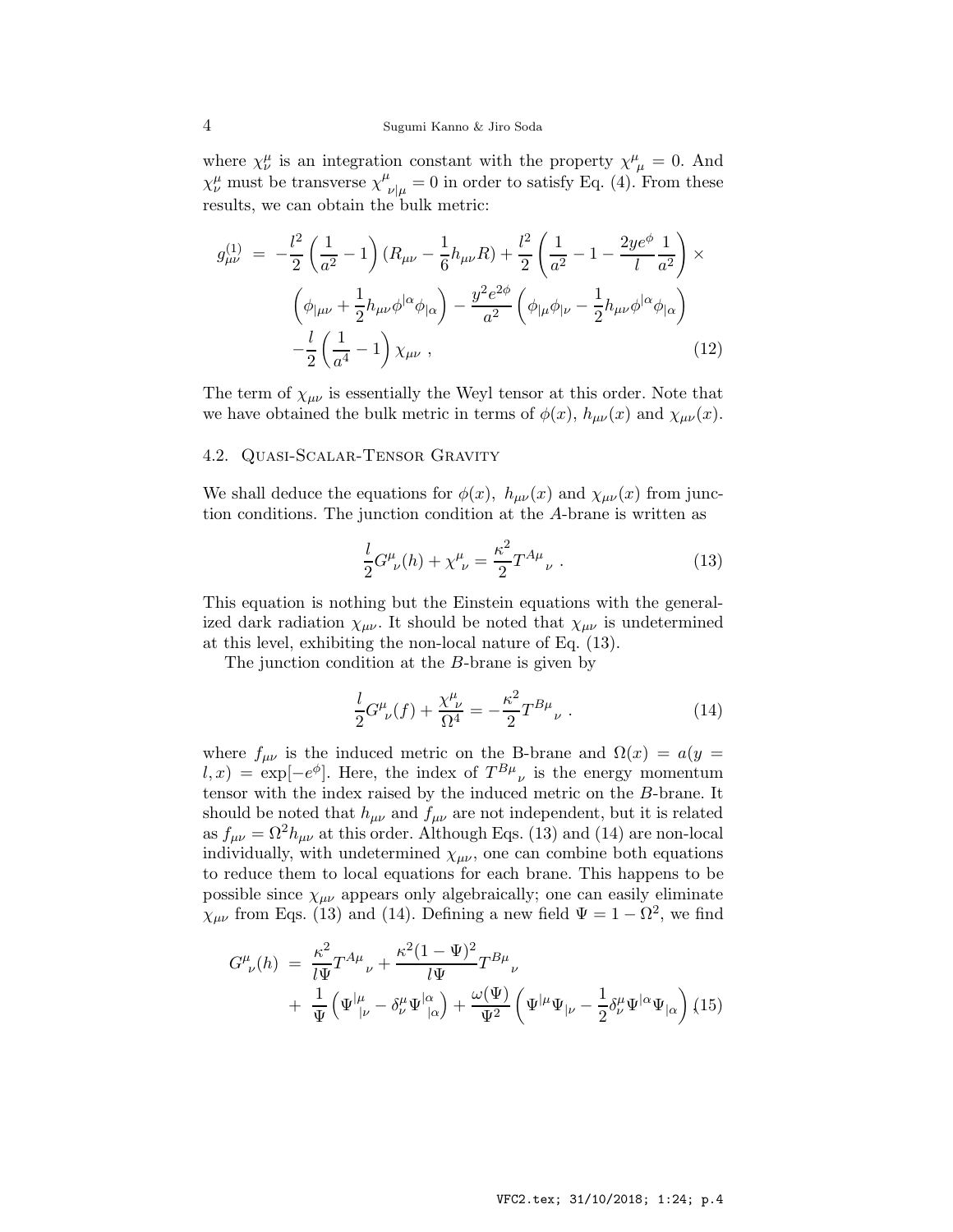where the coupling function  $\omega(\Psi)$  takes the form:  $\omega(\Psi) = 3\Psi/2(1-\Psi)$ . We can also determine  $\chi^{\mu}_{\nu}$  by eliminating  $G^{\mu}_{\nu}$  from Eqs. (13) and (14). Then,

$$
\chi^{\mu}_{\ \nu} = -\frac{\kappa^2 (1 - \Psi)}{2\Psi} \left( T^{A\mu}_{\ \nu} + (1 - \Psi) T^{B\mu}_{\ \nu} \right) -\frac{l}{2\Psi} \left[ \left( \Psi^{|\mu}_{|\nu} - \delta^{\mu}_{\nu} \Psi^{|\alpha}_{|\alpha} \right) + \frac{\omega(\Psi)}{\Psi} \left( \Psi^{|\mu} \Psi_{|\nu} - \frac{1}{2} \delta^{\mu}_{\nu} \Psi^{|\alpha} \Psi_{|\alpha} \right) \right] (16)
$$

The condition  $\chi^{\mu}_{\mu} = 0$  gives rise to the field equation for  $\Psi$ :

$$
\Box \Psi = \frac{\kappa^2}{l} \frac{T^A + (1 - \Psi) T^B}{2\omega + 3} - \frac{1}{2\omega + 3} \frac{d\omega}{d\Psi} \Psi^{|\mu} \Psi_{|\mu} , \qquad (17)
$$

where we have used the explicit form of  $\omega(\Psi)$ . This equation tells us that the trace part of the energy momentum tensor determines the radion field and hence the relative bending of the brane. And  $\chi_{\mu\nu}$  is determined by the traceless part of the right-hand side of Eq. (16). Remarkably,  $\chi_{\mu\nu}$  is now a secondary entity.

The action is derived from the original 5-dimensional action by substituting the solution of the equation of motion in the bulk. Up to the first order , we obtain

$$
S_A = \frac{l}{2\kappa^2} \int d^4x \sqrt{-h} \left[ \Psi R(h) - \frac{\omega(\Psi)}{\Psi} \Psi^{|\alpha} \Psi_{|\alpha} \right] + \int d^4x \sqrt{-h} \mathcal{L}^A + \int d^4x \sqrt{-h} \left( 1 - \Psi \right)^2 \mathcal{L}^B.
$$
 (18)

Eqs. (15) and (17) are the basic equations to be used in cosmological or astrophysical contexts when the characteristic energy density is less than  $|\sigma_i|$ . In contrast to the usual scalar-tensor gravity, this theory couples with two kinds of matter, namely, the matters on both positive and negative tension branes, with different effective gravitational coupling constants. For this reason, we call this theory the quasi-scalar-tensor gravity. Thus, the (non-local) Einstein equations (13) with the generalized dark radiation has transformed into the (local) quasi-scalar-tensor gravity (15) with the coupling function  $\omega(\Psi)$ .

Here, it should be noted that  $\chi^{\mu}_{\nu}$  which appeared in  $g^{(1)}_{\mu\nu}$  is a non-local quantity. In fact, eliminating  $\Psi$  from Eq. (16) by solving Eq. (17) yields a non-local expression of  $\chi^{\mu}_{\nu}$ . If we substitute this non-local expression into Eq. (13), we will obtain a non-local theory. Conversely, one can see that introducing the radion disentangles the non-locality in the nonconventional Einstein equations (13) and yields the quasi-scalar-tensor gravity given by Eqs. (15) and (17).